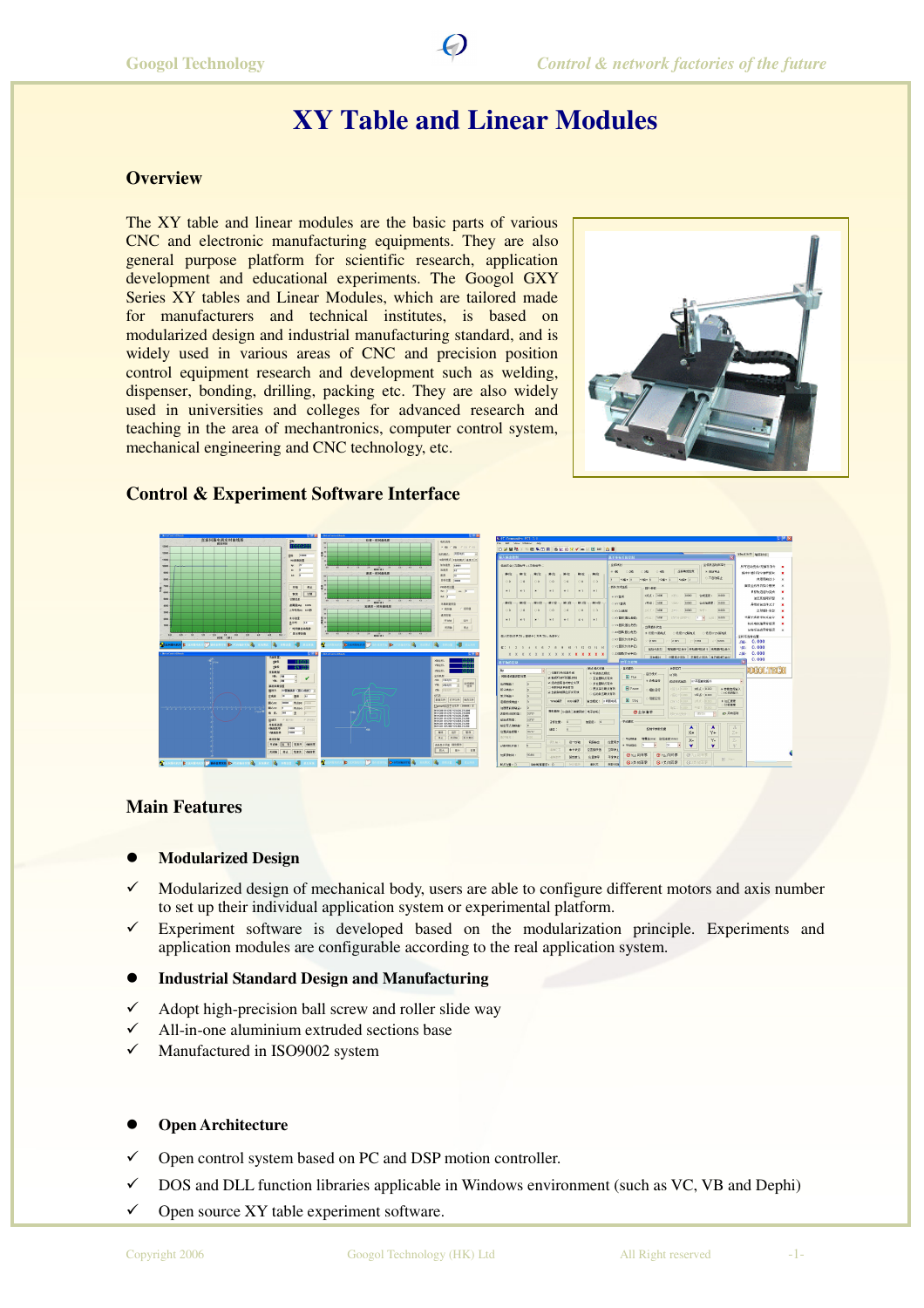- $\checkmark$  Detailed experiment textbook, covering every design and realization aspects of the mechatronic system. User can select relevant contents freely to meet the teaching and experiment needs for various courses.
- **Creativity**
- $\checkmark$ Configurable experimental platform.
- $\checkmark$ Development of application systems to meet the industry needs.

## **Control System and Software Features**

- Realize single-axis motor various motion modes control (S-curve, T-curve, speed mode, electrical gear mode) and 2-axis interpolation or synchronized control.
- Abundant visualization graphical interfaces, display the motion parameter (velocity, acceleration and positon) curves and the simulation and actual motion trajectory of the platform in real time.
- According to the educational experiments requirement of individual user, the experimental modules can be flexibly configured and thus to facilitates the educational experiments and research works greatly.

#### **Experiment and Research Contents**

#### **Basic Experiments**

- $\checkmark$ Motion control system basic experiment
- $\checkmark$ Motion control system PID control
- $\checkmark$ Motor and driver experiments
- $\checkmark$ Single-axis motion planning
- $\checkmark$  2D interpolation principle and application
- $\checkmark$ XY table motion control
- $\checkmark$  NC code programming
- **Research Experiments** 
	- $\checkmark$ 2D motion control application system development
	- $\checkmark$ 2D trajectory interpolation algorithm research
	- NC code interpreter development and research
	- $\checkmark$ XY table high-accuracy tracking control

#### **Technical Specifications**

**a. XY Table**(Unit: mm)

| <b>Model</b> | <b>Distance</b><br>route |     | <b>Base size</b> |     |     | <b>Table size</b> |     |         | Load | <b>Resetting</b> | <b>Setting</b> |  |
|--------------|--------------------------|-----|------------------|-----|-----|-------------------|-----|---------|------|------------------|----------------|--|
|              | $\mathbf X$              | Y   | L                | W   | H   | L                 | W   | $\bf H$ | (N)  | accuracy         | accuracy       |  |
| GXY-2020     | 200                      | 200 | 450              | 450 | 184 | 240               | 254 | 15      | 600  | $\pm 0.03$       | 0.05           |  |
| GXY-3030     | 300                      | 300 | 550              | 550 | 184 | 240               | 254 | 15      |      |                  |                |  |

## **b. Linear Module** (Unit: mm)

| <b>Model</b> | <b>Distance</b> | Length    | <b>Base size</b> |     | <b>Table size</b> |     | Load        | <b>Resetting</b> | <b>Setting</b> |
|--------------|-----------------|-----------|------------------|-----|-------------------|-----|-------------|------------------|----------------|
|              | route           |           | ┸                | W   |                   | W   | $({\bf N})$ | accuracy         | accuracy       |
| $GX-200$     | 200             | ~578      | 450              | 250 | 240               | 254 | 1000        | $\pm 0.03$       | 0.05           |
| $GX-300$     | 300             | $~10-678$ | 550              | 250 | 240               | 254 |             |                  |                |